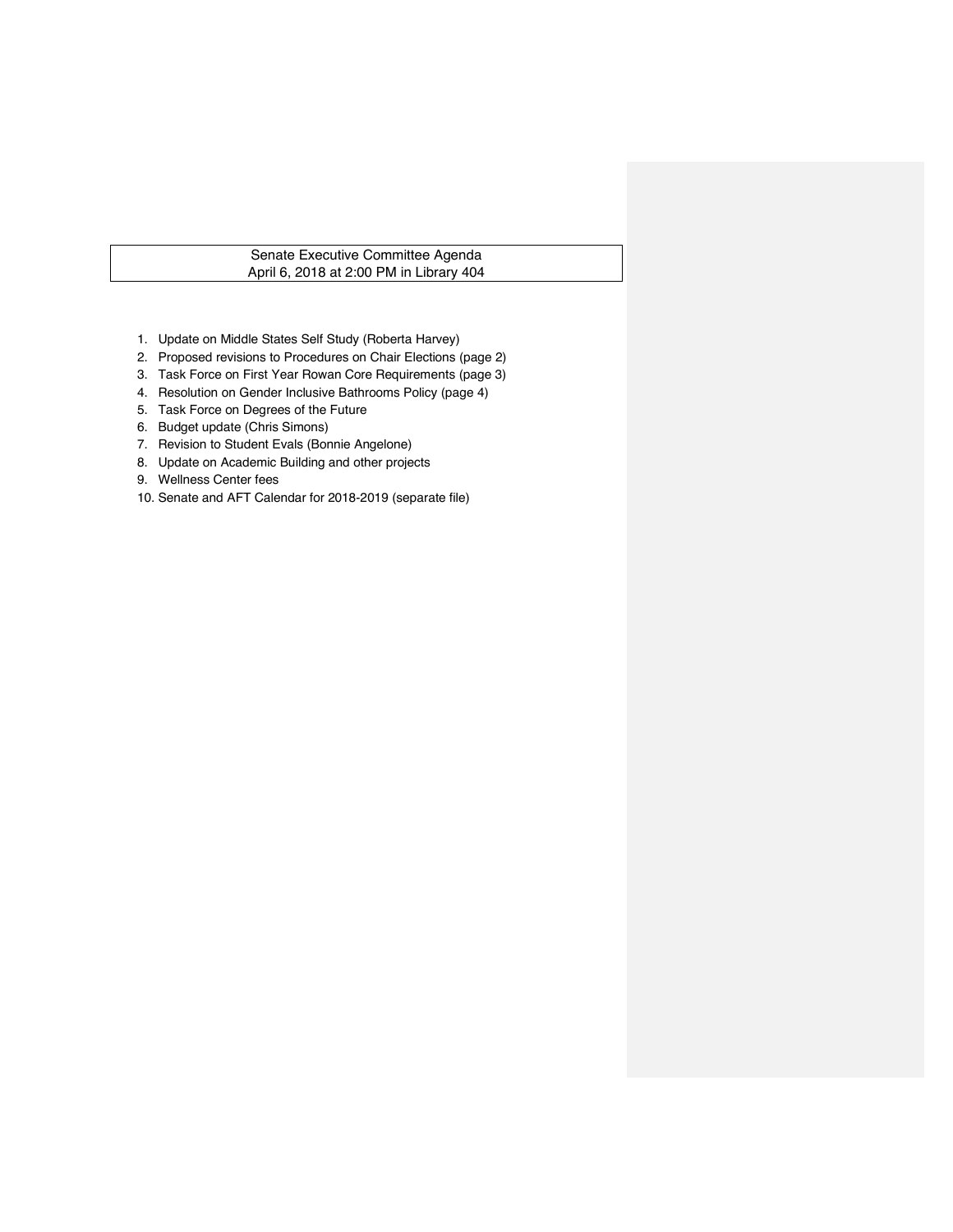#### **PROPOSED REVISION TO ELECTION OF DEPARTMENT CHAIRPERSONS**

**Formatted:** Font: Bold **Formatted:** Centered

Elections for all department chairpersons are to be held during the spring semester. Elections must be in accord with University Senate policy and the State/Union Agreement. All elections must be completed and reported to the appropriate Dean and the University Senate office by April 30.

Only the following are PEOPLE ELIGIBLE TO VOTE:

- **All full-time permanent** tenured and tenure-track faculty, including those on leave.
- All full-time professional staff assigned to a department, including those on leave.
- All on-going three-quarter time faculty and professional staff assigned to an academic department, including those on leave.\*
- Lecturers will be eligible to vote for, but not serve as chair.
- Faculty on full-time alternate out-of-unit assignments are NOT eligible to vote.

Each election shall be by secret ballot and shall "be conducted in a formal, unquestionable procedure so that it will ensure a fair and just expression of each department member's preference." The elections are to be conducted by an oddnumbered election committee of the department. This committee will prepare ballots, make all other arrangements necessary for the balloting, EVEN IF THERE IS NO DECLARED OPPOSITION, and open and count ballots at the ballot box.

The ballot box is to be resealed and taken by members of the election committee to the office of the appropriate Academic Dean where it will be stored.

In any department, the election committee may request that a committee of the University Senate supervise election procedures. No member of that committee may be a member of the department conducting the election.

The person receiving a majority (ONE MORE THAN 50 PERCENT) of ALL ELIGIBLE VOTERS of a department shall be declared elected. The term of office for all newlyelected or re-elected chairpersons shall be three (3) years starting July 1<sup>st</sup>.

In the event that no candidate receives a majority of the votes of those eligible, a run-off election will be held. This could be the case if:

\* There is an election of three or more candidates, in which case the two candidates receiving the greatest number of votes will participate in the run-off election. \* There is an election of two or more candidates and they receive an equal number of votes. In this case, a run-off between the same candidates will be held. This may be repeated in the case of another tie, or the department may vote to have the Dean or Vice President/Provost appoint a temporary chair as detailed below.

In the event that an election result is contested, or called into question by a department member, upon his/her formal written complaint to the Vice President/Provost within ten (10) days of the election, the Vice President/Provost or the appropriate Academic Dean will, in the presence of the complainant and the department election committee, re-open and cause to be recounted the ballots cast in the election. If this does not satisfy the complainant, the Vice-President/Provost may call for another election, which will then be held under his/her supervision. The Vice President/Provost may request that the

**Formatted:** Strikethrough

**Formatted:** Strikethrough

**Formatted:** Body Text, Bulleted + Level: 1 + Aligned at: 0.25" + Tab after: 0.5" + Indent at: 0.5"

**Deleted:** ¶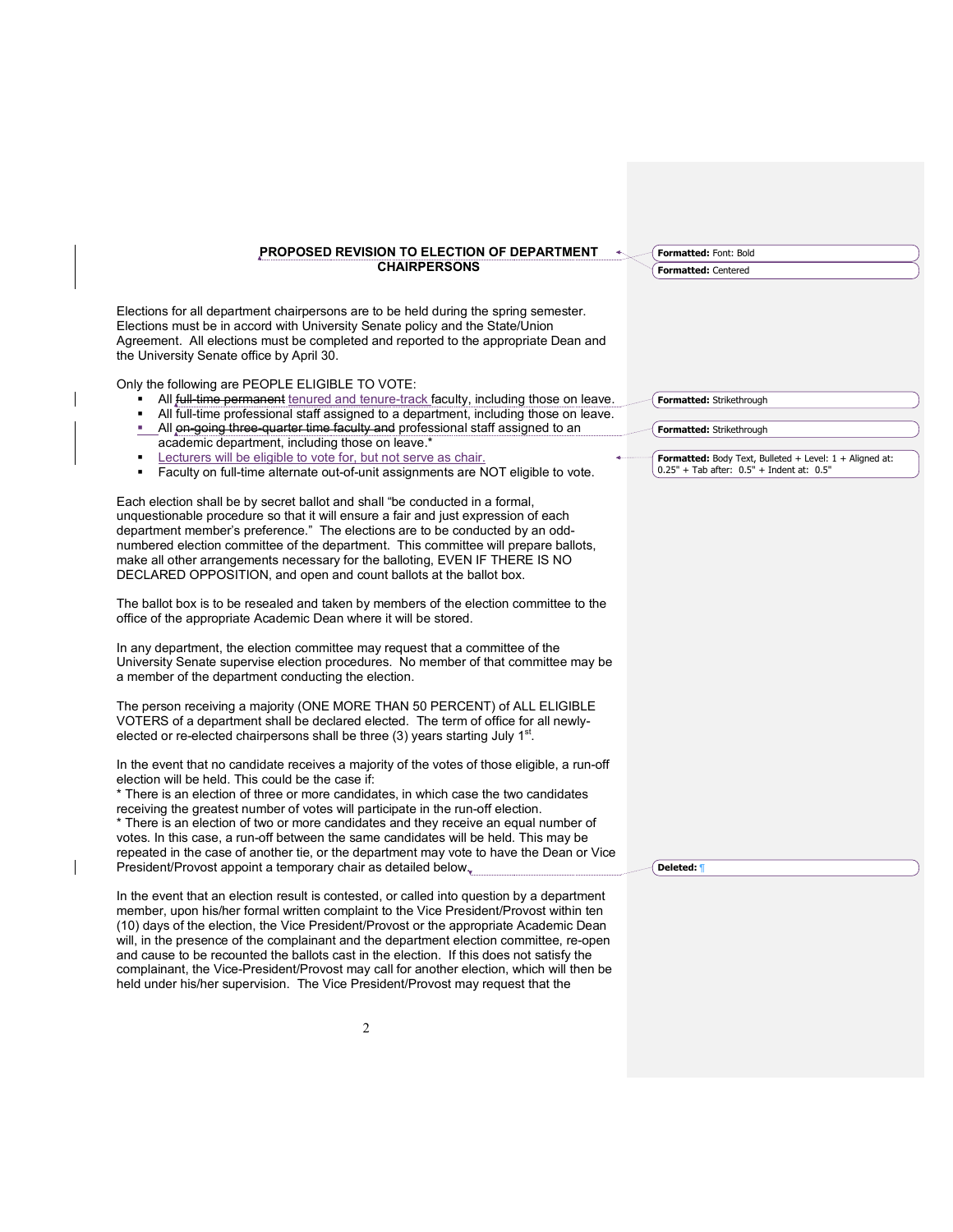University Senate also send a representative to aid in conducting the election. The Vice President/Provost may not in any way attempt to influence the outcome of this election. The Vice President/Provost's sole concern will be with the election procedures. No further appeals may be made following this election.

If a chairperson cannot be elected from among department members, the department may seek a chairperson outside the immediate department. In the event the department is unable to elect a chairperson, the department may then, by simple majority, vote to have the appropriate Academic Dean or the Vice President/Provost appoint a temporary chairperson for no more than one (1) year.

In the event that a chairperson resigns before the end of his or her term an election will be held according to the guidelines above. The person elected will then serve out the remainder of the term of the departing chairperson. In the event that a new department is created, a chair will be elected immediately from among the members who will constitute that department, and that chair will serve for three years. In the event that a new department is created from a merger or restructuring of two or more departments, a chair will be elected immediately from among the members who will constitute that department, and that chair will serve for three years.

\*Ongoing three-quarter-time faculty who fill one-year temporary positions WILL BE eligible to vote. Temporary three-quarter time faculty who fill ongoing three-quarter time positions WILL NOT be eligible to vote.

**Formatted:** Strikethrough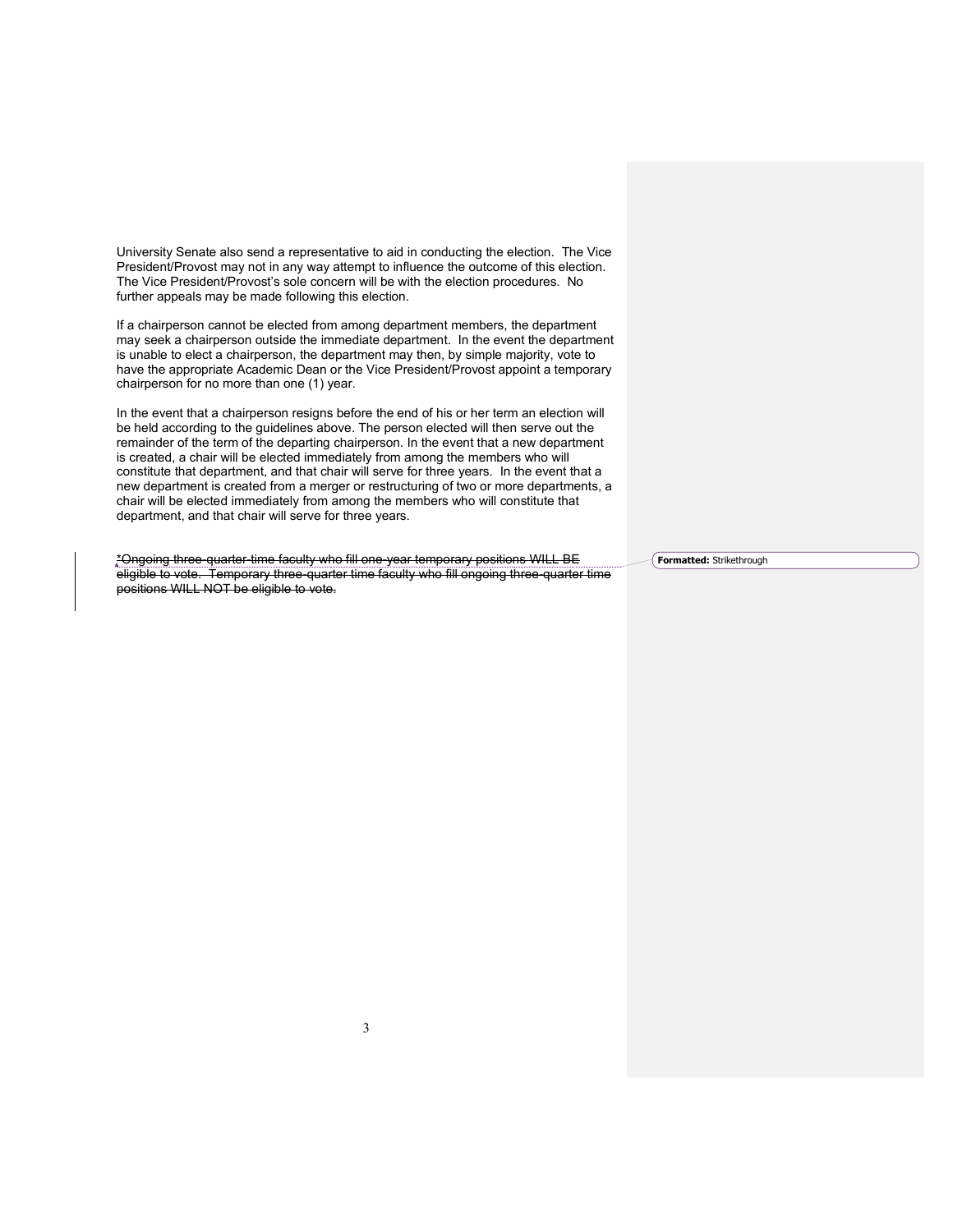| <b>Task Force on First Year Rowan Core Courses</b>                                                                                                       | <b>Deleted:</b> Diversity and Inclusion in the                                                                           |
|----------------------------------------------------------------------------------------------------------------------------------------------------------|--------------------------------------------------------------------------------------------------------------------------|
| In the Fall of 2016, the University Senate approved the creation of a Task Force on Diversity                                                            | Deleted: [some kind of preface: new course would be                                                                      |
| and Inclusion in the Rowan Core, which was charged with investigating how issues relating                                                                | assessable and have lecturers]                                                                                           |
| to Diversity and Inclusion could best be incorporated into the Rowan Core curriculum. That                                                               |                                                                                                                          |
| task force will be supplanted by a task force that seeks to examine whether first year                                                                   |                                                                                                                          |
| students should be required to take a two semester experience that incorporates both                                                                     |                                                                                                                          |
| diversity and inclusion, and other topics or subjects they find important. The goal is to                                                                |                                                                                                                          |
| develop an educational experience that will set Rowan apart from other institutions.                                                                     | <b>Deleted:</b> Because a university education should help students                                                      |
|                                                                                                                                                          | to become informed, thoughtful, and productive citizens, that<br>education should help them to understand and engage the |
| The task force should:                                                                                                                                   | increasing diversity of the campus, , and beyond Given achieve                                                           |
|                                                                                                                                                          | these goals, this task force will develop a plan for integrating                                                         |
| • Examine how other colleges and universities have implemented first year general                                                                        | diversity and inclusion in the Rowan Core.                                                                               |
| education requirements, including requirements for diversity and inclusion                                                                               | Deleted: a                                                                                                               |
| Examine how existing courses might satisfy these requirements.                                                                                           | <b>Deleted:</b> requirement                                                                                              |
| Develop and establish a standard for diversity and inclusion proficiency in Rowan                                                                        |                                                                                                                          |
| Core                                                                                                                                                     |                                                                                                                          |
| Investigate the syllabi of existing courses to ensure they meet the established                                                                          | <b>Deleted:</b> <#>Identify which existing courses could be                                                              |
| standard                                                                                                                                                 | included <sup>1</sup>                                                                                                    |
| Examine if new courses need to be developed to meet the standards                                                                                        |                                                                                                                          |
| Consider staffing and training requirements, including the numbers of faculty                                                                            |                                                                                                                          |
| Investigate existing and desirable campus resources to support the curricular and                                                                        |                                                                                                                          |
| co-curricular advancement of diversity and inclusion                                                                                                     |                                                                                                                          |
| Investigate the fiscal impact of potential changes<br>$\bullet$                                                                                          |                                                                                                                          |
| Ensure the course (or courses) do not violate the Lampitt Law<br>$\bullet$                                                                               |                                                                                                                          |
| Determine how the Rowan Core would need to be modified<br>$\bullet$                                                                                      |                                                                                                                          |
| Ensure the course (or courses) do not slow the time to graduation                                                                                        |                                                                                                                          |
|                                                                                                                                                          |                                                                                                                          |
| The task force membership will include:                                                                                                                  |                                                                                                                          |
| One representative from College of Communication & Creative Arts:                                                                                        |                                                                                                                          |
| One representative from the College of Business                                                                                                          |                                                                                                                          |
| One representative from the College of Engineering                                                                                                       |                                                                                                                          |
| One representative from the College of Science & Mathematics                                                                                             |                                                                                                                          |
| One representative from the College of Performing Arts                                                                                                   |                                                                                                                          |
| One representative from the College of Education                                                                                                         |                                                                                                                          |
| One representative from the College of Humanities & Social Sciences                                                                                      |                                                                                                                          |
| One representative from the School of Earth and the Environment                                                                                          |                                                                                                                          |
| One representative from the School of Health Professions                                                                                                 |                                                                                                                          |
| One representative from the Office of Social Justice and Conflict Resolution                                                                             |                                                                                                                          |
| Chair of the Rowan Core Committee                                                                                                                        |                                                                                                                          |
| Director of the Office of Social Justice, Inclusion, and Conflict Resolution                                                                             |                                                                                                                          |
| One representative from the Senate Diversity Committee                                                                                                   |                                                                                                                          |
| Four students                                                                                                                                            |                                                                                                                          |
|                                                                                                                                                          |                                                                                                                          |
| Timeline: The task force should convene no later than September 15, 2018, and submit their<br>final recommendations to the Senate by September 15, 2019. | <b>Deleted: 2017</b>                                                                                                     |
|                                                                                                                                                          | <b>Deleted: December</b>                                                                                                 |

**Deleted:** 7

 $\begin{array}{c} \hline \end{array}$